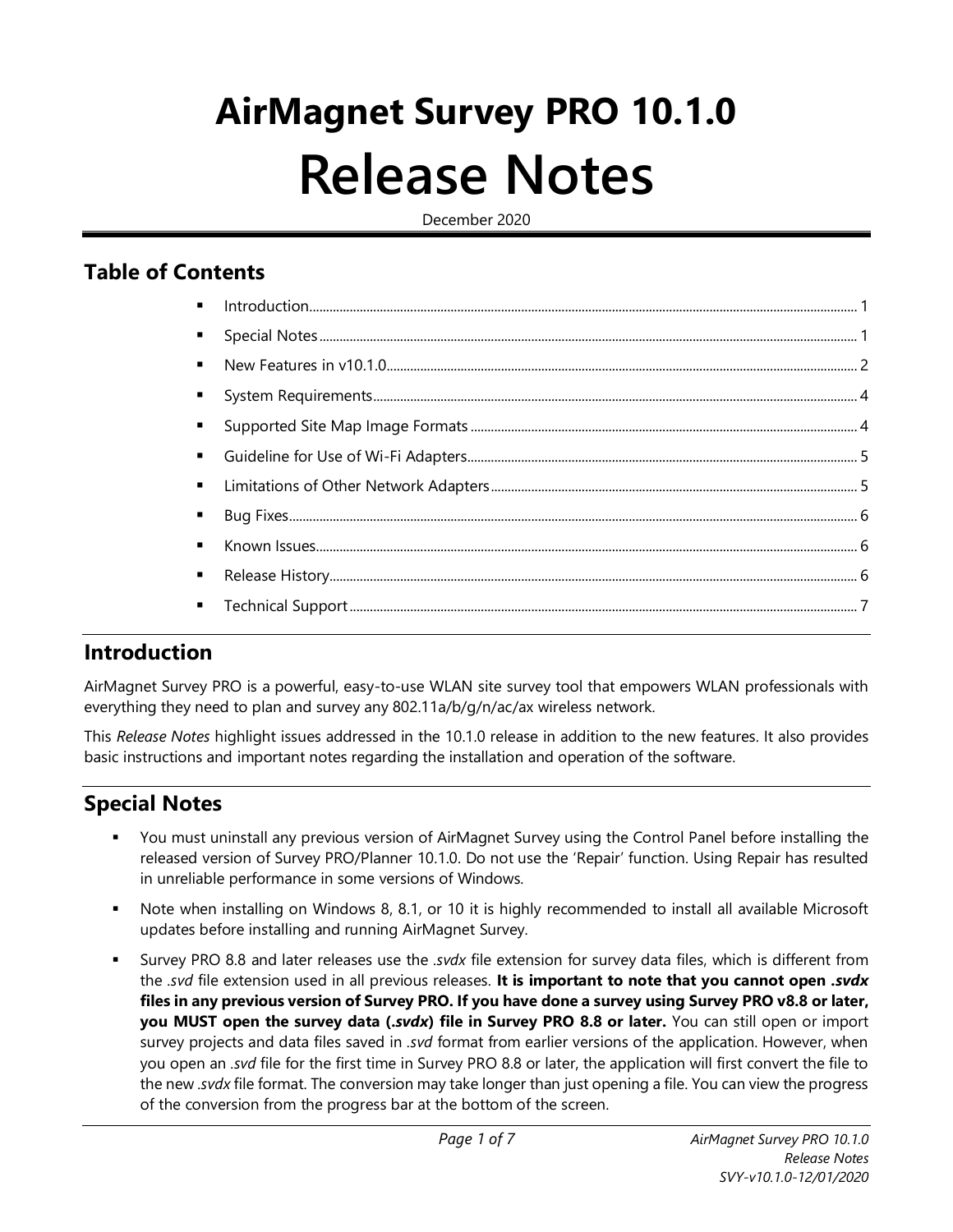- For AP-on-a-stick surveys performed in previous versions of Survey, in which multiple surveys were performed using the same AP, NetAlly recommends merging the survey files in Survey PRO 8.7.\* first and then converting them to *.svdx* format in Survey PRO 9.1 or later. This preserves AP alias names as unique for each source survey.
- When using any of the USB wireless adapters, you may need to re-create the wireless profiles when plugging the same adapter into a different USB port. This is because wireless profiles are stored based on the port, not the adapter itself.
- You must have a Cisco "Plus" license to use the Cisco Prime Infrastructure feature.
- To use preferred 802.11ac USB adapters with this AirMagnet Survey PRO 10.1.0 release, you must have the following versions of the Microsoft Windows operating system:
	- ✓ Microsoft Windows 8 Pro/Enterprise 64-bit
	- ✓ Microsoft Windows 8.1 Pro/Enterprise 64-bit
	- ✓ Microsoft Windows 10 Pro/Enterprise 64-bit
- When performing AP-on-a-stick active surveys with an 802.11ac/ax adapter, NetAlly recommends the following configuration scenarios:

| Scenario   AP Configuration                                        | <b>Gateway Configuration</b> | <b>Adapter Configuration</b>                        |
|--------------------------------------------------------------------|------------------------------|-----------------------------------------------------|
| DHCP server                                                        | Yes (using AP's IP address)  | <b>DHCP</b>                                         |
| DHCP server                                                        | No, not configured           | <b>DHCP</b>                                         |
| Not configured as DHCP server;<br>static IP address assigned to AP | No, not configured           | Static IP Address (within AP's IP<br>address range) |

## <span id="page-1-0"></span>**New Features in v10.1.0**

#### <span id="page-1-1"></span>**Multi-Floor Planner Advisor Tool**

The Advisor tool available on the single floor version of the AirMagnet Planner is now available on the Multi-Floor Planner too. This will make planning and designing a Wi-Fi network on multi-floor environments both quicker and easier!

The following improvements have been made to support this new functionality:

- A new Multi-Floor Planner Advisor option has been added to the toolbar.
- Support for 802.11ac/ax has been added to the Multi-Floor Planner Advisor.
- Support for 80 MHz and 160 MHz channel widths has been added to the Multi-Floor Planner Advisor.
- Support for unique 802.11ac/ax MCS options has been added to the Multi-Floor Planner Advisor.
- Support for unique 802.11ac/ax frame size options has been added to the Multi-Floor Planner Advisor.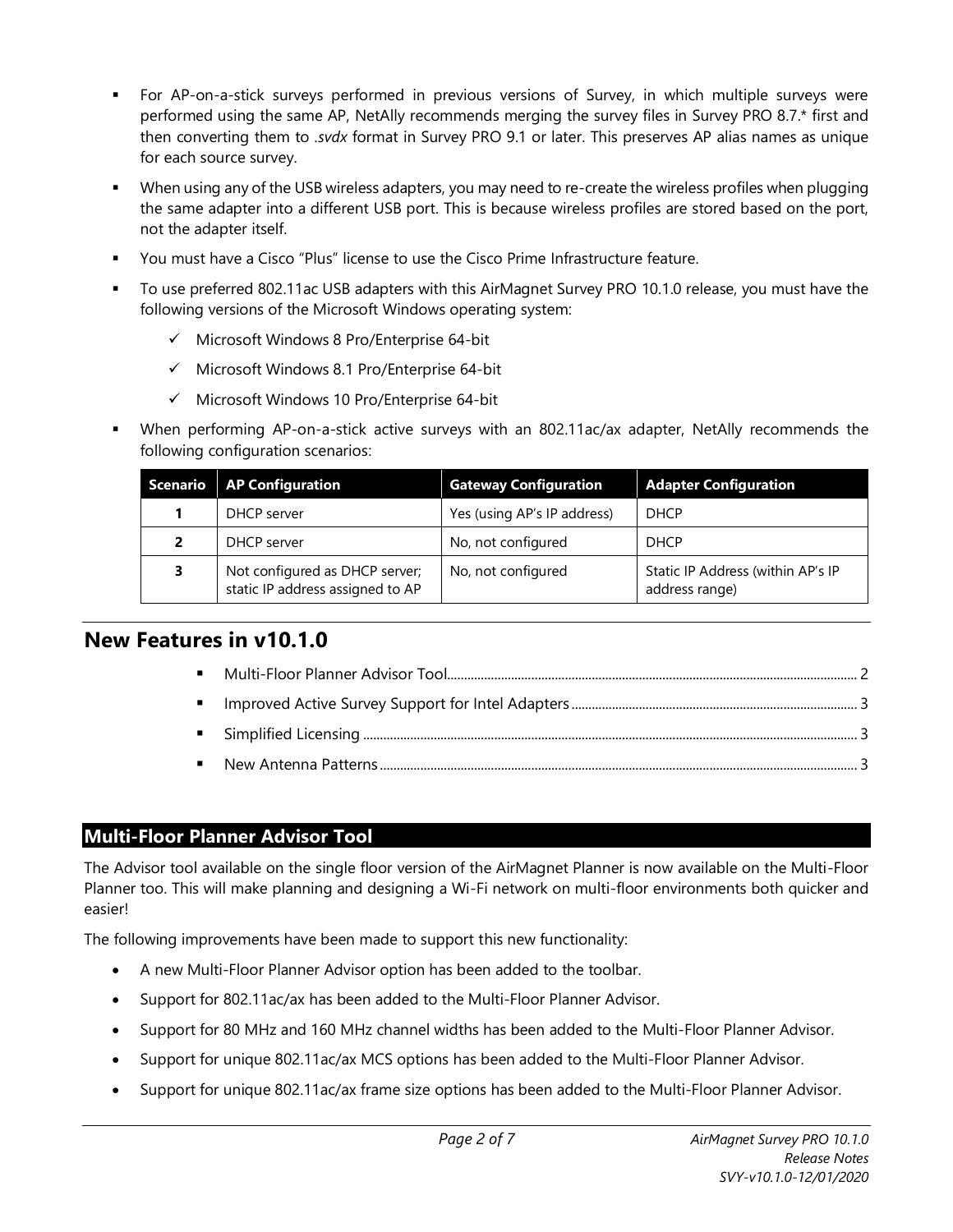Please be aware of the following while using this new functionality:

- Support for 802.11a/b/g is not available on the Multi-Floor Planner Advisor.
- Same as with the single floor version of the Planner, an omni-directional antenna will be used while calculating the number and placement of AP's.
- The option to automatically upgrade existing 802.11a/b/g AP's to 802.11n is not available on the Multi-Floor Planner Advisor.
- The Multi-Floor Planner Advisor will not take signal bleed through between floors into consideration while calculating AP placement and channel assignments.
- The Multi-Floor Planner Advisor will calculate AP placement and channel assignments for selected floors on the building, unless you lock existing AP's on the floor plan using the "Locked AP" option.

#### <span id="page-2-0"></span>**Improved Active Survey Support for Intel Adapters**

Validating network performance while using a Wi-Fi radio that is like those used by end users is now easier than before. Support for Intel Wi-Fi adapters while performing an Active survey has been improved. Instead of getting positive signal strength numbers, these adapters will now provide valid information.

This measurement accuracy improvements will be available to all Intel adapters, including newer 802.11ax adapters.

#### <span id="page-2-1"></span>**Simplified Licensing**

Multiple improvements have been made to the Survey Update Tool used to register product licenses:

- When using the option to download a license file from My AirMagnet you do not have to select between using an internal adapter or an external adapter anymore.
- You can now perform a single copy and paste while entering serial number or serial key information.
- Only valid hardware MAC addresses will be available for selection when deciding to which adapter you want to tie a software license.

#### <span id="page-2-2"></span>**New Antenna Patterns**

This Survey PRO 10.1.0 release adds the following antenna patterns.

| Vendor      | <b>Antenna Pattern</b> |
|-------------|------------------------|
| Cambium     | E410                   |
|             | E425H                  |
|             | E505                   |
|             | E510                   |
|             | E600                   |
|             | $XV2-2$                |
|             | $XV3-8$                |
| Meraki      | MA-ANT-27              |
|             | MA-ANT-3-A5/6          |
|             | MA-ANT-3-B5/6          |
|             | MA-ANT-3-E5/6          |
|             | MA-ANT-3-F5/6          |
| <b>Mist</b> | AP12                   |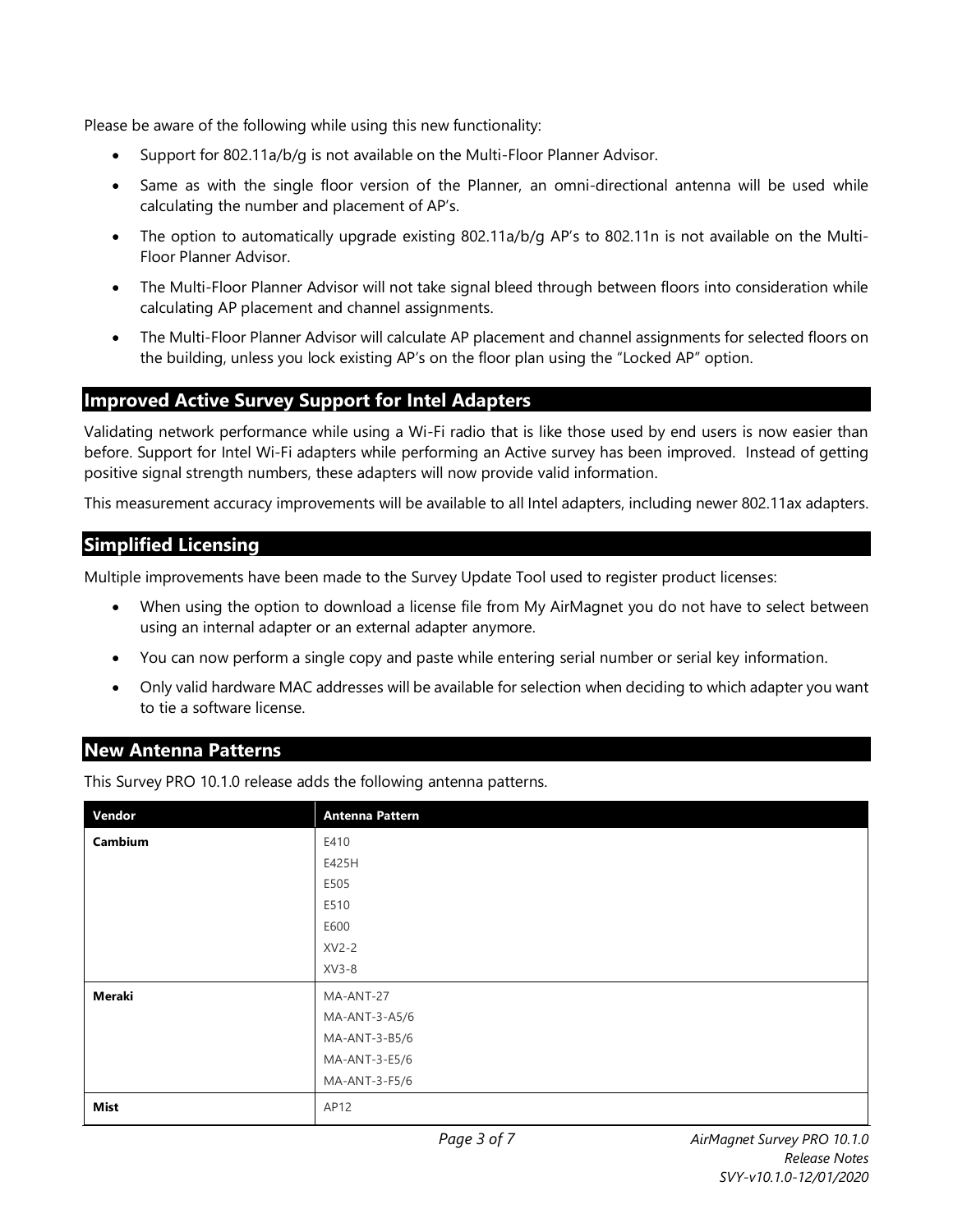|               | AP32  |
|---------------|-------|
|               | AP33  |
|               | AP63  |
| <b>Ruckus</b> | R750  |
|               | T310c |
|               | T310d |
|               | T310n |
|               | T310s |

### <span id="page-3-0"></span>**System Requirements**

#### **Laptop/Notebook PC/Tablet PC**

- Operating Systems: Microsoft Windows 8 Pro/Enterprise 64-bit, Microsoft Windows 8.1 Pro/Enterprise 64bit, or Microsoft Windows 10 Pro/Enterprise 64-bit.
- Intel<sup>®</sup> Core™ 2 Duo 2.00 GHz (Intel® Core™ i5 or higher recommended).
- 4 GB memory or higher.
- 800 MB free HDD or SSD space.
- AirMagnet-supported wireless network adapter(s).
- USB port or ExpressCard slot for external adapter use.
- When using multiple adapters, AirMagnet recommends the use of its multi-adapter kit. Otherwise, multiple slots/ports in the PC are required.
- Optional AirMagnet Spectrum XT adapter and license for integrated spectrum survey on Survey PRO. This is required for viewing spectrum data and heat map.
- Google Earth must be installed to export the GPS data for outdoor surveys to Google Earth (Survey PRO only).

#### **Apple**® **MacBook**® **Pro**

- Operating Systems: MAC OS X v10.9 or higher running a supported Windows OS (as noted under the Laptop/Notebook PC/Tablet PC section) using Boot Camp®.
- Intel $^{\circ}$ -based CPU 2.0 GHz or higher.
- 4 GB memory or higher.
- 800 MB free HDD or SSD space.
- USB port for external adapter use.
- AirMagnet-supported wireless network adapter(s).
- Optional AirMagnet Spectrum XT adapter and license for integrated spectrum survey on Survey PRO. This is required for viewing spectrum data and heat map.
- Google Earth must be installed to export the GPS data for outdoor surveys to Google Earth (Survey PRO only).
- When using multiple adapters, AirMagnet recommends the use of its multi-adapter kit. Otherwise, multiple slots/ports in the MacBook<sup>®</sup> Pro are required.

# <span id="page-3-1"></span>**Supported Site Map Image Formats**

.bmp, .dib, .dwf, .dwg, dxf, .emf, .gif, .vsd, .jpg, .wmf, .vdx, and .png.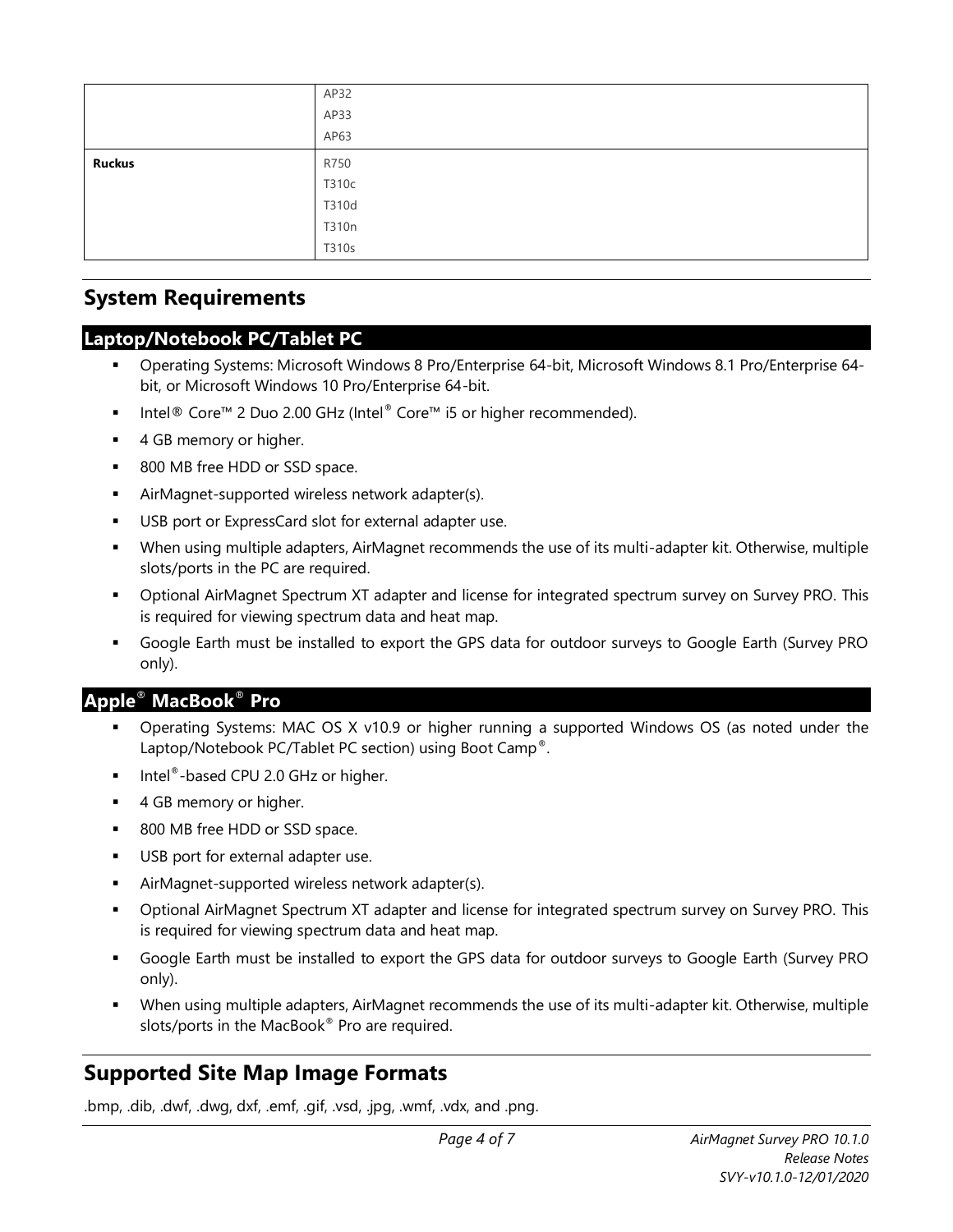# <span id="page-4-0"></span>**Guideline for Use of Wi-Fi Adapters**

AirMagnet Survey/Planner requires that a Wi-Fi adapter be installed on the same computer running the application to capture Wi-Fi data.

AirMagnet mobile products categorize Wi-Fi adapters into the following types:

- **Preferred Adapters**: These adapters have been tested by AirMagnet and are recommended for use with AirMagnet products. Drivers have been customized for extended feature support. For a complete, up-todate listing of AirMagnet Preferred wireless adapters, visit [https://www.netally.com/products/airmagnet](https://www.netally.com/products/airmagnet-survey-pro/#SupportedAdapters)[survey-pro/#SupportedAdapters.](https://www.netally.com/products/airmagnet-survey-pro/#SupportedAdapters)
- **Other Adapters**: These adapters can be used with AirMagnet Survey PRO but have not been tested by AirMagnet. Drivers have not been customized, will provide limited features, and could provide inaccurate data.

**Note**: When installing Intel® and USB adapters, it is important that you uncheck the option to install the adapter's client utility in addition to the driver software.

# <span id="page-4-1"></span>**Limitations of Other Network Adapters**

Any 802.11 adapter supported by Windows other than the Preferred Adapters falls into the Other network adapters category. They can be used with AirMagnet Survey PRO to perform a survey but have not been tested by AirMagnet. These adapters' drivers have not been customized, provide limited feature support, and could provide inaccurate information. **It is important to note that NetAlly is not responsible for the quality of the test results collected using these adapters.**

The following are noted limitations of generic adapters in AirMagnet Survey.

- No ability to scan specific channels: all channels are scanned. There is no Scan or 802.11 tab under the **File>Configure** menu.
- No noise or signal-to-noise ratio (SNR) measurements.
- **■** Measured PHY data rates in the uplink and downlink directions are not separated. Only a single PHY data rate for the connection is reported.
- No packet retries and loss measurements on active and iPerf surveys.
- iPerf throughput performance may vary, depending on the model of the generic adapter in use.
- Limitations in the wireless channels that they scan: They may only be able to scan channels that are approved for wireless use in a specific country, and unable to scan channels assigned as Dynamic Frequency Selection (DFS) channels.
- Only one 802.11ac adapter can be used when utilizing multiple adapters. Refer to "Utilizing Multiple Adapters" in the *AirMagnet Survey User Guide*.
- There is no roaming control for active and iPerf surveys.
- Due to the inability to disable roaming on the adapter, only the "by SSID" (not by AP) method is available for active and iPerf surveys.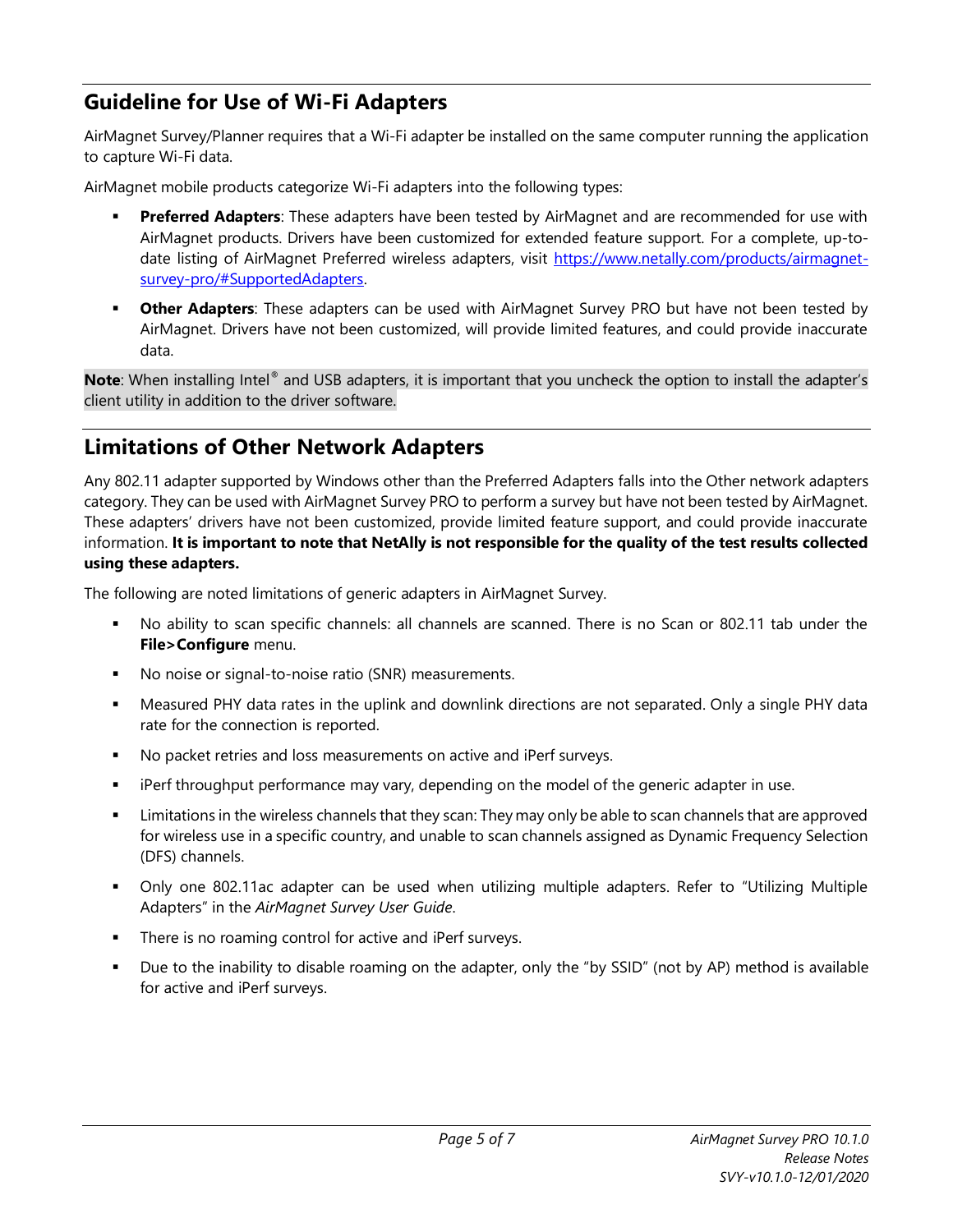# <span id="page-5-0"></span>**Bug Fixes**

This section covers the defects that have been fixed in this release.

| Survey 10.1.0 Release |                                                                         |  |
|-----------------------|-------------------------------------------------------------------------|--|
| <b>Defect ID</b>      | <b>Description</b>                                                      |  |
| 174087481             | Survey v10.0 does not support Japanese nor French language reports.     |  |
| 174763216             | Driver Code 52 (Bad Digital Signature) while using Proxim 8494 adapter. |  |
| 174052951             | Multiple user quide and on-line help corrections and updates.           |  |
| 174712795             | WatchGuard AP325 Antenna Pattern Corrections.                           |  |
| 175450487             | Heatmap difference between Channel Tab and SSID Tab.                    |  |

# <span id="page-5-1"></span>**Known Issues**

This section documents the major known issues with this AirMagnet Survey 10.1.0 release.

| <b>Defect ID</b> | <b>Description</b>                                                                                                                                                                                                                                                                                                                                                                                                                                                                                                                                                                                                                                                                                                                                  |
|------------------|-----------------------------------------------------------------------------------------------------------------------------------------------------------------------------------------------------------------------------------------------------------------------------------------------------------------------------------------------------------------------------------------------------------------------------------------------------------------------------------------------------------------------------------------------------------------------------------------------------------------------------------------------------------------------------------------------------------------------------------------------------|
| 170134584        | User interface issues with high resolution displays.<br>Workaround: If running a 4K display on Windows 10 build 1803 or higher, do the following:<br>Navigate to the install folder: C:\Program Files (x86)\AirMagnet Inc\AirMagnet Surveyor<br>Right-click the file "Surveyor.exe" and select "Properties"<br>٠<br>Select the "Compatibility" tab<br>٠<br>Select the option to "Change high DPI settings"<br>٠<br>Enable the "Override high DPI scaling behavior"<br>٠<br>Select "Scaling performed by: System"<br>Click "OK" on all open windows to apply changes<br>Note: If you do not find this setting, either you are not on the 1803 build or do not have a 4K monitor. If that is<br>the case lower the display resolution to 1920 x 1080. |
| 171839005        | Automatic wall extraction does not work when dimensions are set to be less than one feet.<br><b>Workaround:</b> Correct the dimensions on the CAD file.                                                                                                                                                                                                                                                                                                                                                                                                                                                                                                                                                                                             |
| 170194773        | Fortinet U223EV AP is not detected as an AP when using preferred adapters.<br><b>Workaround:</b> Use the PC's internal Wi-Fi adapter.                                                                                                                                                                                                                                                                                                                                                                                                                                                                                                                                                                                                               |
| 173426597        | Sometimes incomplete AutoCAD image displayed after import.                                                                                                                                                                                                                                                                                                                                                                                                                                                                                                                                                                                                                                                                                          |
| 174309174        | AirMagnet Analyzer Protocol is not installed.<br>Workaround: Reinstall AirMagnet Survey PRO application.                                                                                                                                                                                                                                                                                                                                                                                                                                                                                                                                                                                                                                            |

# <span id="page-5-2"></span>**Release History**

<span id="page-5-3"></span>

| <b>Release Month</b> | <b>Release Version</b>      |
|----------------------|-----------------------------|
| 07/2020              | AirMagnet Survey PRO 10.0.0 |
| 12/2020              | AirMagnet Survey PRO 10.1.0 |